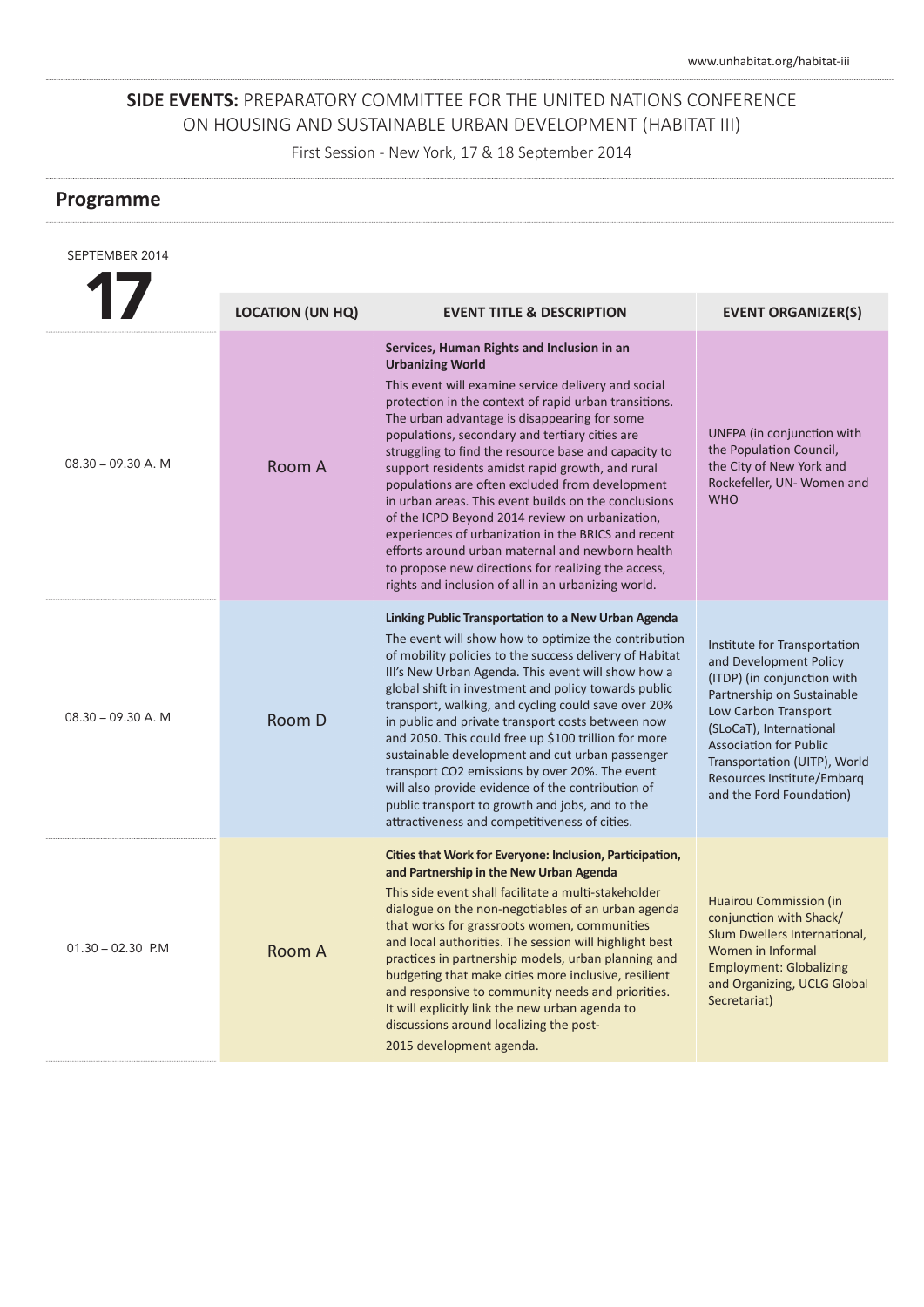First Session - New York, 17 & 18 September 2014

| $01.30 - 02.30$ P.M | Room C | Priorities for HABITAT III in the UNECE region<br>The event shall monitor progress with the<br>implementation of the UNECE Strategy on Housing<br>and Land Management in the ECE Region 2014-<br>2020, the UNECE CHLM is preparing a regional<br>study "Challenges and Priorities in Housing and<br>Urban Development". The proposed side event will<br>present preliminary findings of the study and discuss<br>preparations for HABITAT III in the UNECE region.                                                                                                                                                                                                                                                                                                                                                                             | <b>United Nations Economic</b><br><b>Commission for Europe</b><br>(UNECE) - Committee<br>on Housing and Land<br>Management (in conjunction<br>with Ministry of Transport,<br><b>Construction and Regional</b><br>Development of Slovakia,<br>Ministry of Regional<br>Development of Czech<br>Republic)                                                                                                                                                                         |
|---------------------|--------|------------------------------------------------------------------------------------------------------------------------------------------------------------------------------------------------------------------------------------------------------------------------------------------------------------------------------------------------------------------------------------------------------------------------------------------------------------------------------------------------------------------------------------------------------------------------------------------------------------------------------------------------------------------------------------------------------------------------------------------------------------------------------------------------------------------------------------------------|--------------------------------------------------------------------------------------------------------------------------------------------------------------------------------------------------------------------------------------------------------------------------------------------------------------------------------------------------------------------------------------------------------------------------------------------------------------------------------|
| $06.30 - 07.30$ P.M | Room A | Seizing the opportunity for global partnerships:<br><b>Exploring outlooks, expectations and opportunities</b><br>for Habitat III to make cities inclusive, safe, resilient<br>and sustainable<br>The side event will discuss four key areas of the<br>Alliance in promoting equity in cities: equitable city<br>growth, responding to informality, promoting good<br>governance and city resilience. It will also look at the<br>forms of stakeholder involvement and preparation<br>processes necessary in the lead up to Habitat III.<br>The Cities Alliance partnership has set up a Joint<br>Work Programme to prepare inputs to the Habitat III<br>Conference while discussing priorities and messages<br>key to the Post 2015 Agenda.<br>Outcomes from this event will help guide and set<br>priorities for the Joint Work Programme.    | Cities Alliance (in conjunction<br>with United Cities and<br>Local Government (UCLG),<br><b>German Federal Ministry</b><br>of Economic Cooperation<br>and Development (BMZ),<br><b>Deutsche Gesellschaft</b><br>fuer International<br>Zusammenarbeit (GIZ),<br>French Ministry of Foreign<br>Affairs and International<br>Development (MFA), Agence<br>Francaise de Developpement<br>(AFD), Shack/Slum Dwellers<br>International (SDI), Habitat<br>for Humanity International) |
| $06.30 - 07.30$ P.M | Room D | <b>Eliminating Constraints to Urban Land and Property</b><br><b>Ownership by Women: A Practical Perspective</b><br>In the past decade, gender sensitive legislation and<br>policies have multiplied, but have often failed to<br>impact the lives of women in cities or increased<br>their opportunities to own land and property.<br>Some regulatory frameworks recognize the right<br>to property for women, promote women's voices<br>in public policy, and encourage inclusive and<br>accessible mechanisms for land use, planning,<br>finance and registry. Still, women in cities may not<br>feel empowered to act on regulatory promises<br>and address the barriers to ownership. This event<br>presents different approaches to eliminating legal,<br>political, social, and customary barriers to women<br>owning land and property. | <b>International Housing</b><br>Coalition (in conjunction<br>with Habitat for Humanity<br>International, Huairou<br><b>Commission, Pan American</b><br><b>Development Foundation)</b>                                                                                                                                                                                                                                                                                          |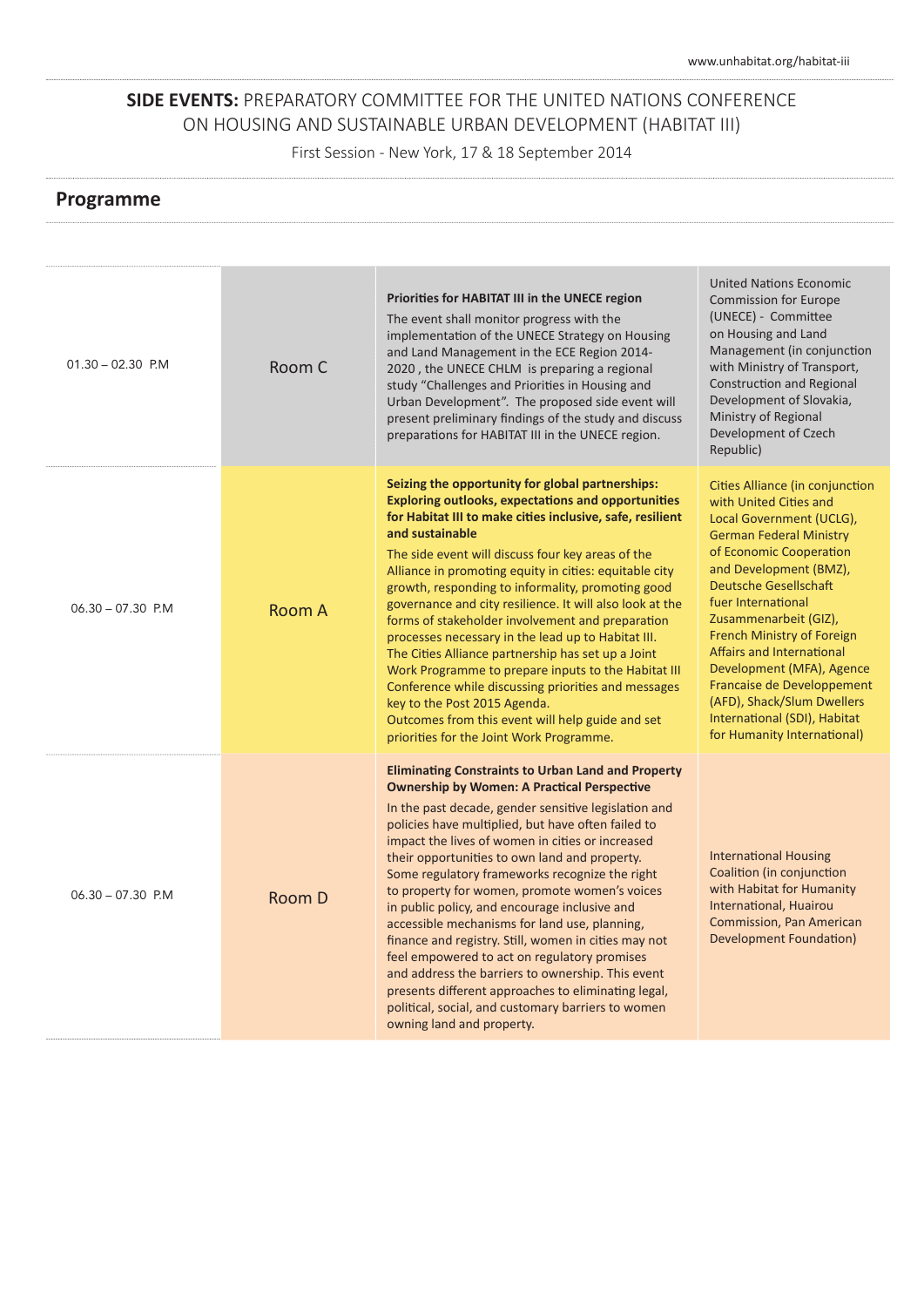First Session - New York, 17 & 18 September 2014

| SEPTEMBER 2014        |                    |                                                                                                                                                                                                                                                                                                                                                                                                                                                                                                                                                                                                                                                                                                                                                                                                                                                                                                                                                     |                                                                                    |
|-----------------------|--------------------|-----------------------------------------------------------------------------------------------------------------------------------------------------------------------------------------------------------------------------------------------------------------------------------------------------------------------------------------------------------------------------------------------------------------------------------------------------------------------------------------------------------------------------------------------------------------------------------------------------------------------------------------------------------------------------------------------------------------------------------------------------------------------------------------------------------------------------------------------------------------------------------------------------------------------------------------------------|------------------------------------------------------------------------------------|
|                       | <b>EVENT TITLE</b> | <b>EVENT DESCRIPTION</b>                                                                                                                                                                                                                                                                                                                                                                                                                                                                                                                                                                                                                                                                                                                                                                                                                                                                                                                            | <b>EVENT ORGANIZER(S)</b>                                                          |
| $08.30 - 09.30 A$ . M | Room A             | From MDG to SDG: Towards a New Paradigm at<br><b>Habitat III! Sustainable Cities &amp; Human Settlements</b><br>in the Post-2015 UN Development Agenda<br>What are the channels by which a Sustainable<br>Deveopment Goal on Cities & Human Settlements<br>can provide for more sustained, long term<br>approaches and interventions within the framework<br>of the Post 2015 Development Agenda?<br>- Moving from sectoral interventions to city-wide<br>approaches:<br>- Adopting sustained, longer term approaches<br>and solutions for the majority<br>Use the transformative power of urbanization.<br>- The catalytic effect of urbanization in rural<br>areas.<br>Well-planned urbanization                                                                                                                                                                                                                                                  | Communitas, Coalition and<br>the Penn Institute for Urban<br>Research              |
| $08.30 - 09.30$ A. M  | Room D             | Harnessing the Potential of Public Space for Women<br>and the Youth<br>Public space is particularly valuable for promoting<br>gender equality and the empowerment of women<br>and the youth as well as for equal access to political,<br>economic, cultural and social opportunities and for<br>promoting social change. Bringing together member<br>states, UN entities and civil society, this event seeks<br>to highlight areas to enhance women's and youth's<br>access and use of public space. The event will<br>draw on experience with public policies and good<br>practices for enabling the effective use of public<br>space with the aim of promoting gender equality, the<br>empowerment of women and the youth, the full and<br>universal enjoyment of human rights, inclusiveness,<br>and the elimination of gender-based violence and<br>gender-based stereotypes, all of which are critical to<br>achieve sustainable urbanisation. | UN-Women (in conjunction<br>with the Huairou Commission<br>and the UN Youth Envoy) |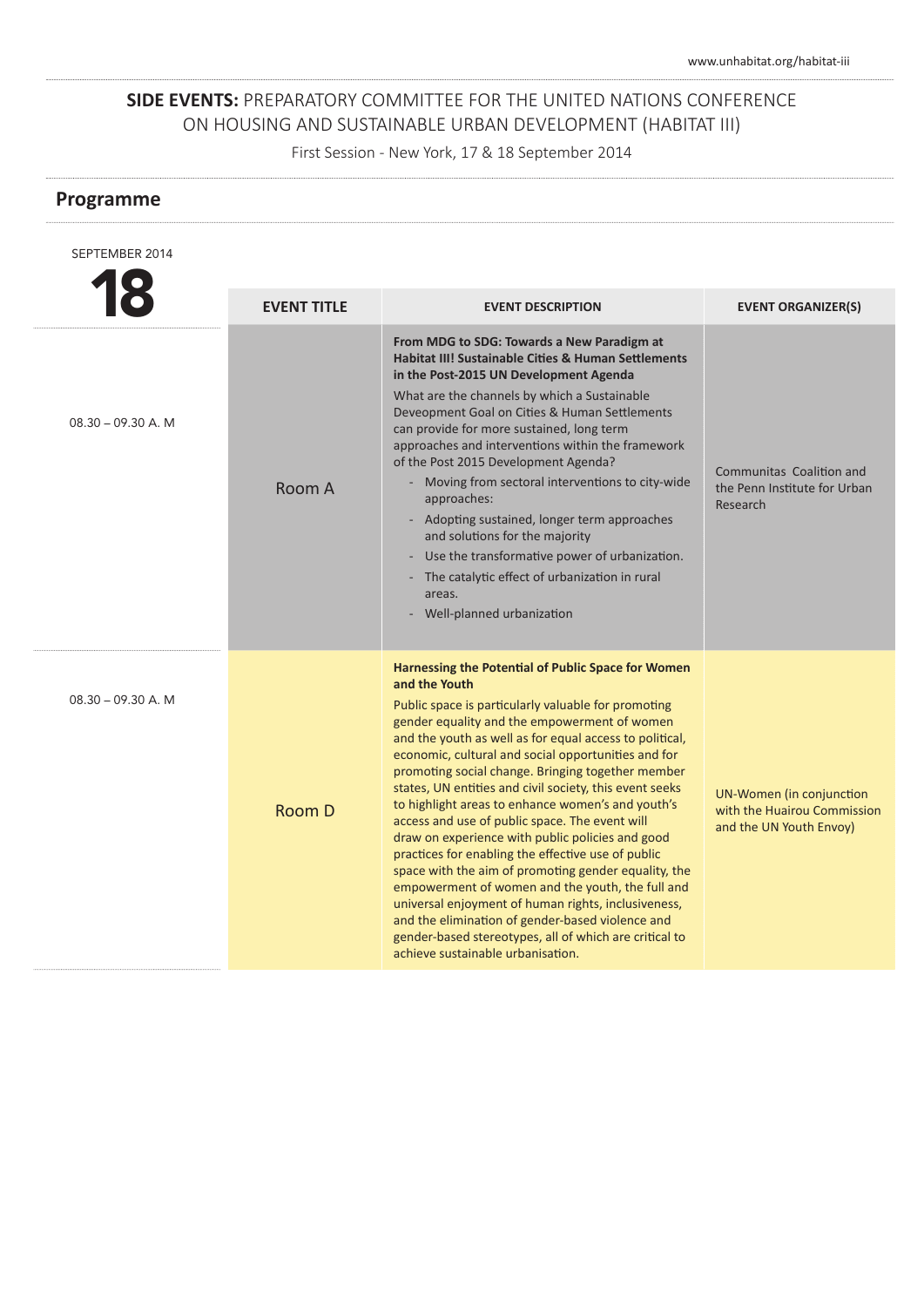First Session - New York, 17 & 18 September 2014

| $01.30 - 02.30$ P.M | Room A | Local and regional governments' contributions to<br>Habitat III: priorities, expectations, and challenges<br>for sustainable cities and territories<br>The side event will provide the opportunity to<br>reiterate the commitment of local authorities to<br>contribute and it will provide indications of policy<br>priorities, challenges experienced in the Habitat                                                                                                                                                                                                                                                                                                                                                                                                                                                                                                                                                                                                                                                                                                                                                                                                                                                                                                                                                           | United Cities and Local<br>Governments (UCLG) on<br>behalf of Global Taskforce<br>of Local and Regional<br>Governments CLGF/CEMR/             |
|---------------------|--------|----------------------------------------------------------------------------------------------------------------------------------------------------------------------------------------------------------------------------------------------------------------------------------------------------------------------------------------------------------------------------------------------------------------------------------------------------------------------------------------------------------------------------------------------------------------------------------------------------------------------------------------------------------------------------------------------------------------------------------------------------------------------------------------------------------------------------------------------------------------------------------------------------------------------------------------------------------------------------------------------------------------------------------------------------------------------------------------------------------------------------------------------------------------------------------------------------------------------------------------------------------------------------------------------------------------------------------|-----------------------------------------------------------------------------------------------------------------------------------------------|
|                     |        | Il outcomes implementation as well as presenting<br>expectations of local and regional governments,<br>their networks and partners towards the Habitat III<br>agenda.                                                                                                                                                                                                                                                                                                                                                                                                                                                                                                                                                                                                                                                                                                                                                                                                                                                                                                                                                                                                                                                                                                                                                            | AIMF/FOGAR/UCLGA                                                                                                                              |
| $01.30 - 02.30$ P.M | Room C | <b>Resilient Cities at the Intersection of Social and</b><br><b>Physical Infrastructure</b><br>The integration of "bottom up" strategies in next<br>generation urban and ecological infrastructure<br>development across of the spectrum of global<br>development contexts must be accelerated. Unlike<br>centralized systems, decentralized systems are more<br>resilient to natural or manmade acts of disaster -<br>being composed of distributed, multi-component<br>pieces. This event will outline the mix of centralized<br>and decentralized infrastructures that cities must<br>target to optimize future needs and where critical<br>innovations are required. It will include drawing<br>lessons learned from practitioners active in the<br>NYC-region after Sandy, to inform key strategies for<br>building community-based resilience in coastal cities<br>around the world. This agenda includes recognition<br>of the importance of "people approaches" versus<br>"process approaches" within current infrastructural<br>research and practice; the importance of enabling<br>collaborative relationships between local community<br>members, design professionals and other technical<br>expertise to drive practical relevance, and the<br>inherent need for social sustainability within this<br>sensibility. | Urban Design Lab at the<br>Earth Institute at Columbia<br>University, Sherwood<br>Institute and the MAS Global<br><b>Practitioner Network</b> |